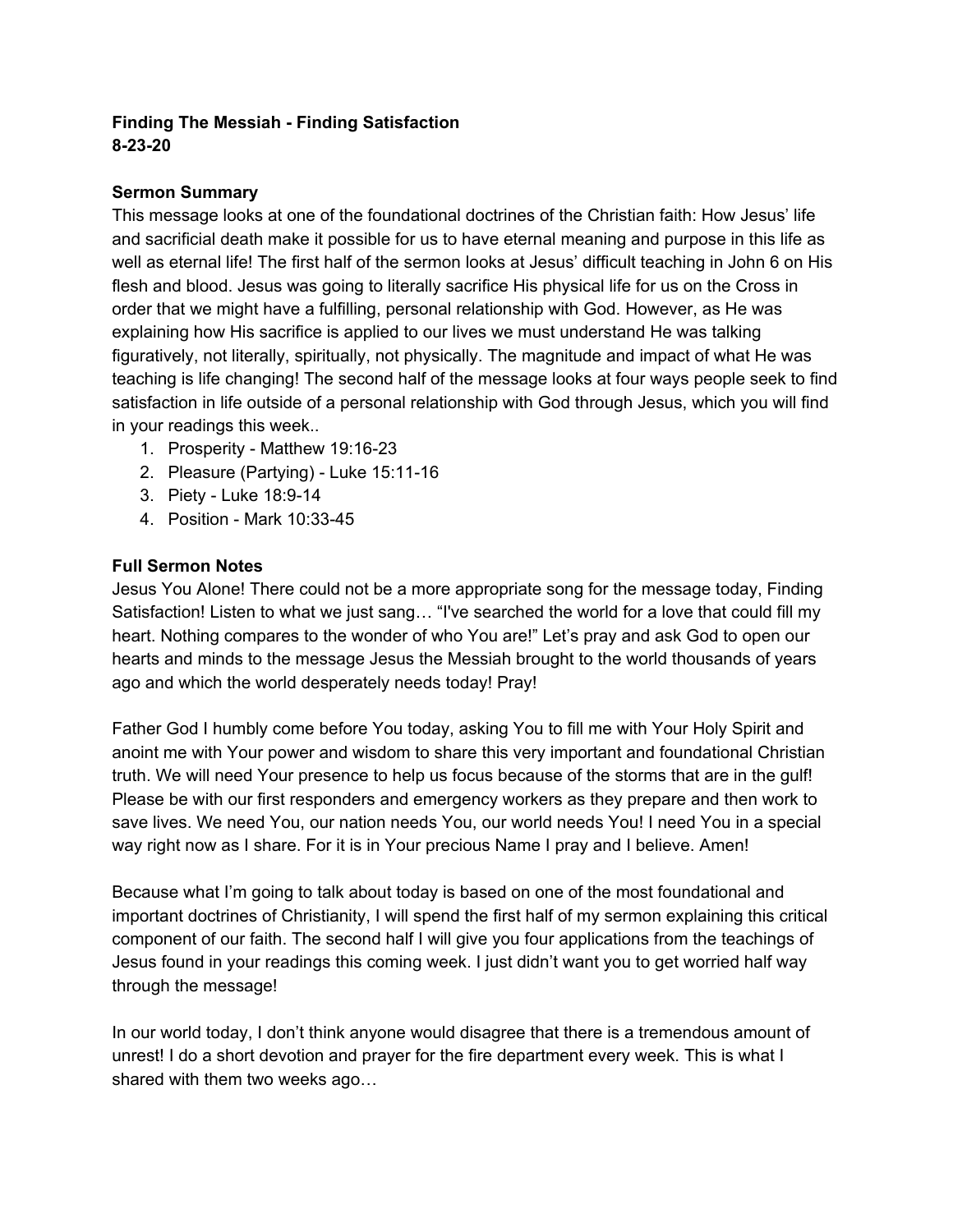"When you look up the word "unrest" in Google, you'll get this definition:

Unrest: 'a state of dissatisfaction, disturbance, and agitation in a group of people…'

We've certainly seen that in the public arena this year. However, there is such a thing as personal unrest! Being in a state of dissatisfaction, disturbance and agitation. And here's something to consider: Personal unrest can be caused by things that are happening around us, but many times it is caused by things that are happening in us! Let me put it like this: Some folks seem to have calmness and peace regardless of how bad circumstances are around them while others seem to live in a state of unrest no matter how good they have it. The key is finding a sense of satisfaction, peace and calmness in your heart, soul and mind! There are several things I do to find this inner sanctuary. First I count my many blessings. This helps me find perspective! Secondly I consider why I'm here. This helps me find purpose! Thirdly I remember that I am loved. This helps me find my peace. Fourthly, I realize I'm not alone. This helps me find my power. Jesus once said this…"

Matthew 11:28 "Come to me, all you who are weary and burdened, and I will give you rest. Matthew 11:29 Take my yoke upon you and learn from me, for I am gentle and humble in heart, and you will find rest for your souls.

Matthew 11:30 For my yoke is easy and my burden is light."

Unfortunately, so many do not take Jesus up on His offer. Instead they look for peace, relief, fulfillment, and satisfaction in other places. Somehow we think we know better than our Creator God what is best for us. We've bought into the ancient lies! Lies that have been proven to be lies over and over again down through the years. But we think we will be different and the lies will work for us, even if they've never worked for anyone in history! I sometimes wonder if that is arrogance, or stupidity, or a combination of both! In this coming week's readings we are going to hear Jesus speak the truth about finding real, meaningful, purposeful, and everlasting satisfaction! We will also hear stories of people who tried to find their satisfaction somewhere else. We'll begin by seeing what Jesus said was the source of a truly satisfying life. Jesus had recently fed the five thousand with five small loaves of bread and two small fish. Afterwards, the crowds saw Jesus go up into the mountains to pray and later that evening they saw the disciples get in a boat, without Jesus, headed across the sea of Galilee to Capernaum. That was the night Jesus walked on the water. You'll read that amazing story this week. The next day some of the people from the crowds who had been fed got in boats and went searching for Jesus and when they found Him Jesus had a tough conversation with them. Let's join in…

John 6:25 When they found him on the other side of the lake, they asked him, "Rabbi, when did you get here?"

I wonder if their real question was "How did You get here?"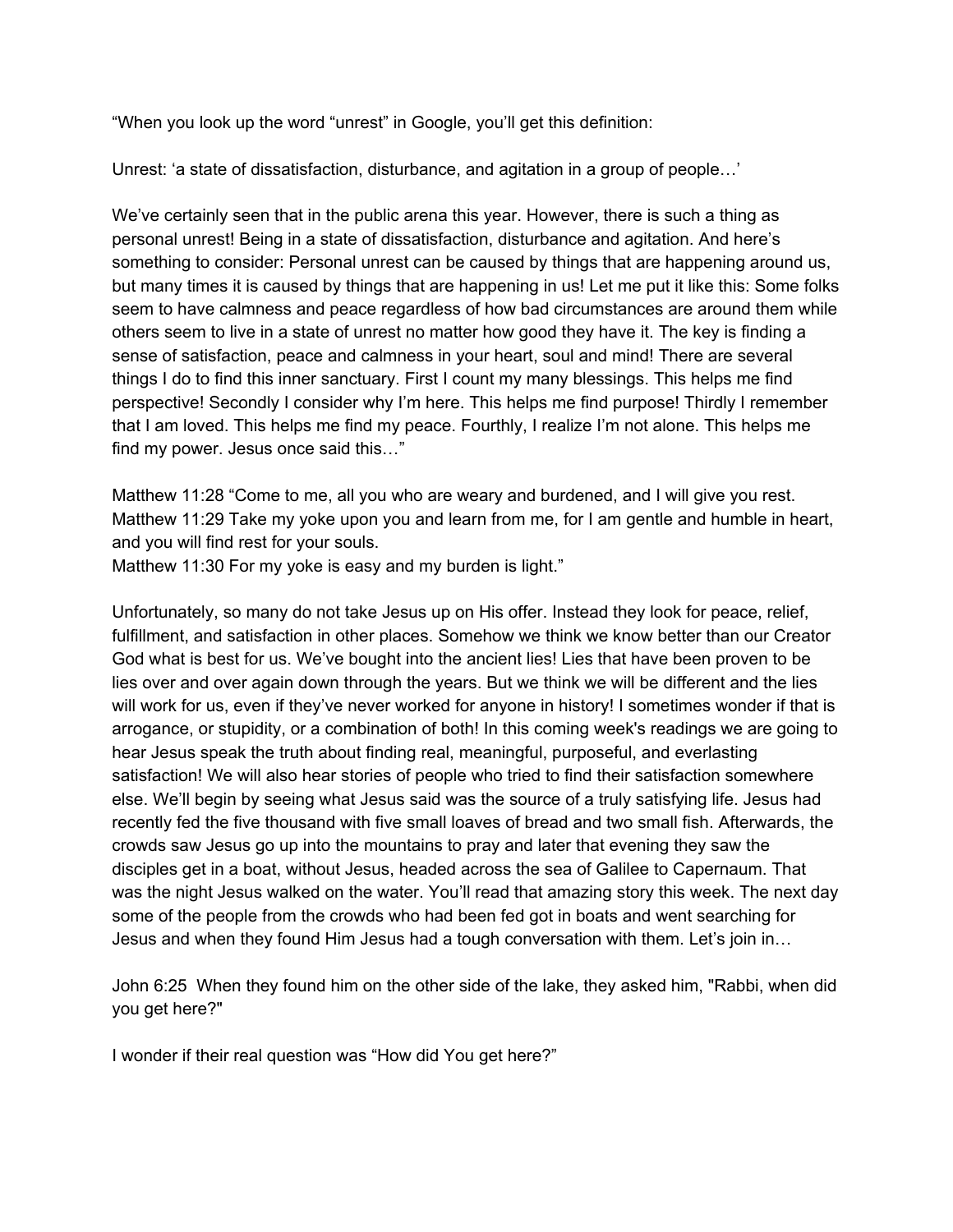John 6:26 Jesus answered, "I tell you the truth, you are looking for me, not because you saw miraculous signs but because you ate the loaves and had your fill.

John 6:27 Do not work for food that spoils, but for food that endures to eternal life, which the Son of Man will give you. On him God the Father has placed his seal of approval."

John 6:28 Then they asked him, "What must we do to do the works God requires?"

John 6:29 Jesus answered, "The work of God is this: to believe in the one he has sent."

John 6:30 So they asked him, "What miraculous sign then will you give that we may see it and believe you? What will you do?

John 6:31 Our forefathers ate the manna in the desert; as it is written: 'He gave them bread from heaven to eat.'"

## **The Problem**

## **The people were wanting to know the formula for prosperity in this life. Jesus was offering them the formula for purpose in this life and the way to have eternal life!**

John 6:32 Jesus said to them, "I tell you the truth, it is not Moses who has given you the bread from heaven, but it is my Father who gives you the true bread from heaven.

John 6:33 For the bread of God is he who comes down from heaven and gives life to the world."

John 6:34 "Sir," they said, "from now on give us this bread."

John 6:35 Then Jesus declared, "I am the bread of life. He who comes to me will never go hungry, and he who believes in me will never be thirsty.

John 6:36 But as I told you, you have seen me and still you do not believe.

John 6:37 All that the Father gives me will come to me, and whoever comes to me I will never drive away.

John 6:38 For I have come down from heaven not to do my will but to do the will of him who sent me.

John 6:39 And this is the will of him who sent me, that I shall lose none of all that he has given me, but raise them up at the last day.

When Jesus says "I shall lose none of all that He has given me," He's not saying that God chose some to be saved and some to be lost. He clarifies that in the very next verse, listen…

John 6:40 For my Father's will is that everyone who looks to the Son and believes in him shall have eternal life, and I will raise him up at the last day."

In other words, God gives salvation to everyone who calls upon the name of the Lord, believes, receives, and confesses their need for the Messiah to be their Savior! The Father gives those people to His Son and their salvation is secure because Jesus will not lose a single one of them! Praise God for that, amen? Amen!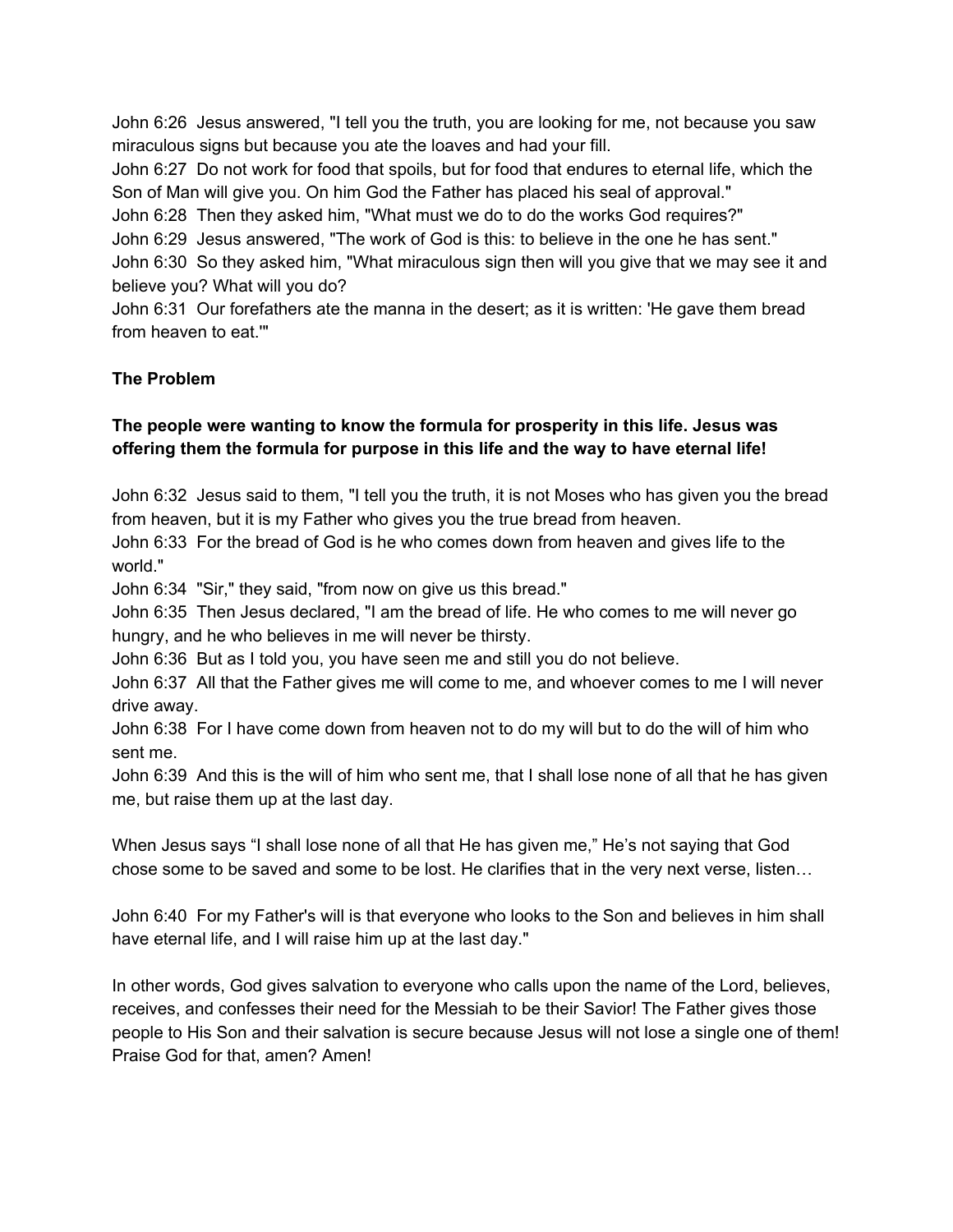John 6:41 At this the Jews began to grumble about him because he said, "I am the bread that came down from heaven."

John 6:42 They said, "Is this not Jesus, the son of Joseph, whose father and mother we know? How can he now say, 'I came down from heaven'?"

They're thinking, wait, this is that carpenter's son. He's just a common man. Not kingly, nothing special about Him. The Jew's own prophets had foretold their reaction…

Isa 53:2 He grew up before him like a tender shoot, and like a root out of dry ground. He had no beauty or majesty to attract us to him, nothing in his appearance that we should desire him. Isa 53:3 He was despised and rejected by men…

Jesus continues His tough conversation with them…

John 6:44 "No one can come to me unless the Father who sent me draws him, and I will raise him up at the last day.

Remember, never take a verse out of its context. If you do, you will likely misinterpret the verse. Before you draw conclusions, listen to what He says next…

John 6:45 It is written in the Prophets: 'They will all be taught by God.' Everyone who listens to the Father and learns from him comes to me.

So we see here the Sovereignty of God, and the responsibility of humankind, two indisputable truths that may be hard to understand, but which work hand in hand! God takes the initiative in any relationship. When you find God, just remember, He's the One who found you and offered you forgiveness, salvation, meaning and purpose! So you could say, finding God is more about a person finally listening to the voice of God who has been calling out to them all along! God draws those who will listen! You find God when you respond to the offer God is offering you! And what offer is that? The offer of life that is really life! A life that truly satisfies! A life that will feed your soul, your spirit! Jesus goes on to say…

John 6:46 No one has seen the Father except the one who is from God; only he has seen the Father.

John 6:47 I tell you the truth, he who believes has everlasting life.

John 6:48 I am the bread of life.

John 6:49 Your forefathers ate the manna in the desert, yet they died.

John 6:50 But here is the bread that comes down from heaven, which a man may eat and not die.

John 6:51 I am the living bread that came down from heaven. If anyone eats of this bread, he will live forever. This bread is my flesh, which I will give for the life of the world."

Again, the words of Jesus are backed up by the prophet Isaiah…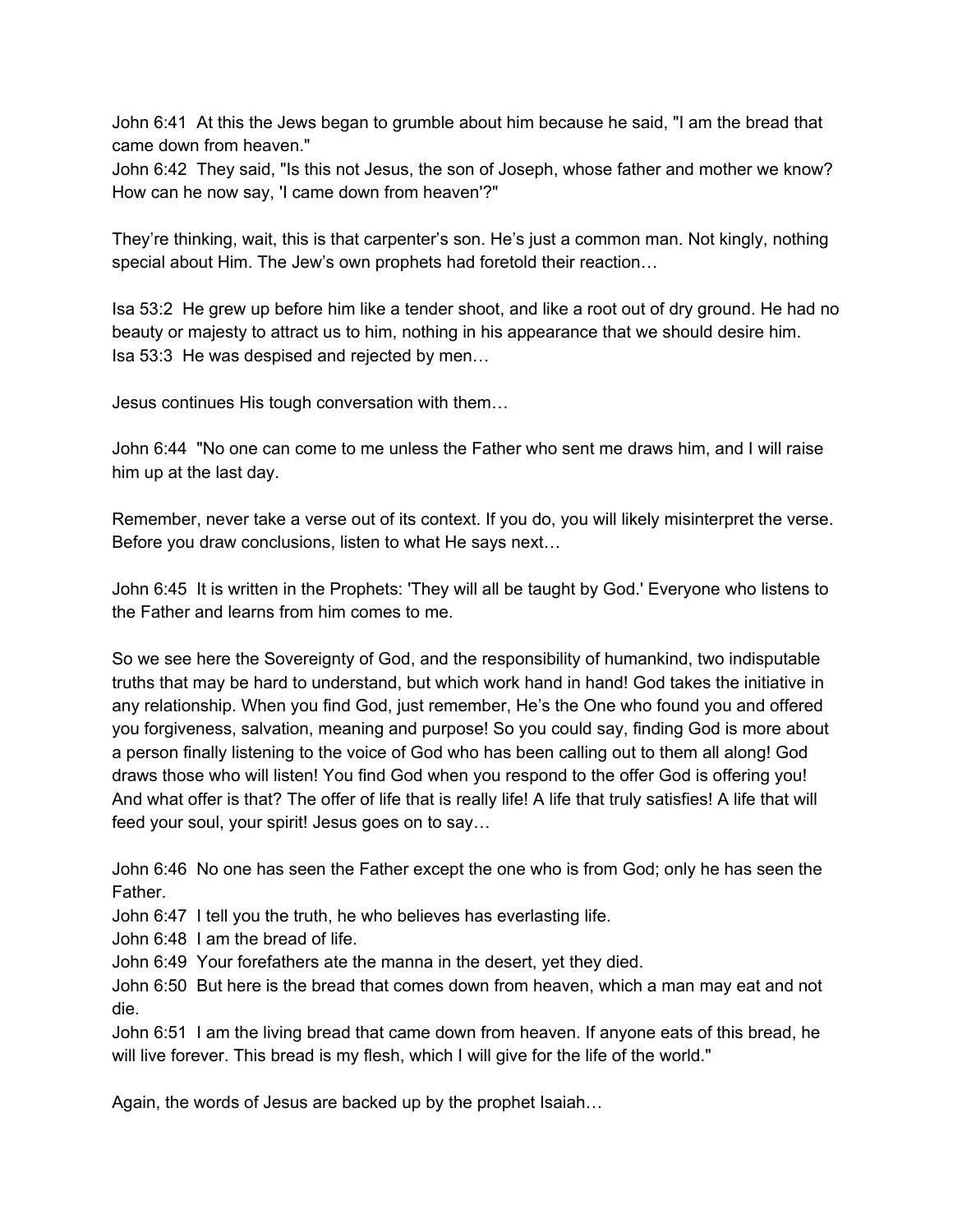Isa 53:5 But he was pierced for our transgressions, he was crushed for our iniquities; the punishment that brought us peace was upon him, and by his wounds we are healed.

But the people were having a hard time thinking outside the realm of the material world, they were missing the spiritual applications. Listen...

John 6:52 Then the Jews began to argue sharply among themselves, "How can this man give us his flesh to eat?"

John 6:53 Jesus said to them, "I tell you the truth, unless you eat the flesh of the Son of Man and drink his blood, you have no life in you.

And down in verse 57…

John 6:57 Just as the living Father sent me and I live because of the Father, so the one who feeds on me will live because of me.

John 6:58 This is the bread that came down from heaven. Your forefathers ate manna and died, but he who feeds on this bread will live forever."

John 6:59 He said this while teaching in the synagogue in Capernaum.

John 6:60 On hearing it, many of his disciples said, "This is a hard teaching. Who can accept it?"

Boys and girls, you might be wondering, like some of the adults, what in the world is Jesus saying. Kids do you think Jesus was talking about actually eating His body when He said "I am the Bread of Life"? Here we see the same issue come up that Dr. Nave talked about last week. Was Jesus speaking figuratively or literally? Figuratively speaking is when you are trying to get someone to understand one thing by using some other thing. It could be when you are trying to explain something complicated or hard by using something more simple and easy to understand. Jesus was so smart. He knew people understand food, and especially bread. Back in Jesus' day, bread was one of the most plentiful foods. Jesus wanted people to understand this: Just like our bodies need food and water to live, our spirit, our soul, our minds, need spiritual food for life! Bread can be very filling when you're hungry. And by the way, have you ever thought about hunger? Most people think of hunger as a bad thing, but if you never got hungry, then you wouldn't enjoy eating. Eating would become a chore, like taking out the garbage and making up your bed! I'm glad I get hungry because I like to eat! Some of you are thinking, yes, hurry up Pastor Larry, I've got lunch coming. Well, Jesus was trying to let the people know that they needed to be hungry for spiritual food, and He was letting them know He was the source of that spiritual food. You see, the life Jesus lived and the teachings Jesus taught were the best spiritual food you could have. But there was something else Jesus was trying to get them to think about. While Jesus was not talking about literally eating His flesh and blood, He was going to literally give His flesh and blood for us on the cross. While people back in Jesus' day didn't understand all of the medical and scientific things we know now about our physical bodies, they knew this: If your flesh was torn, and you lost most of your blood, you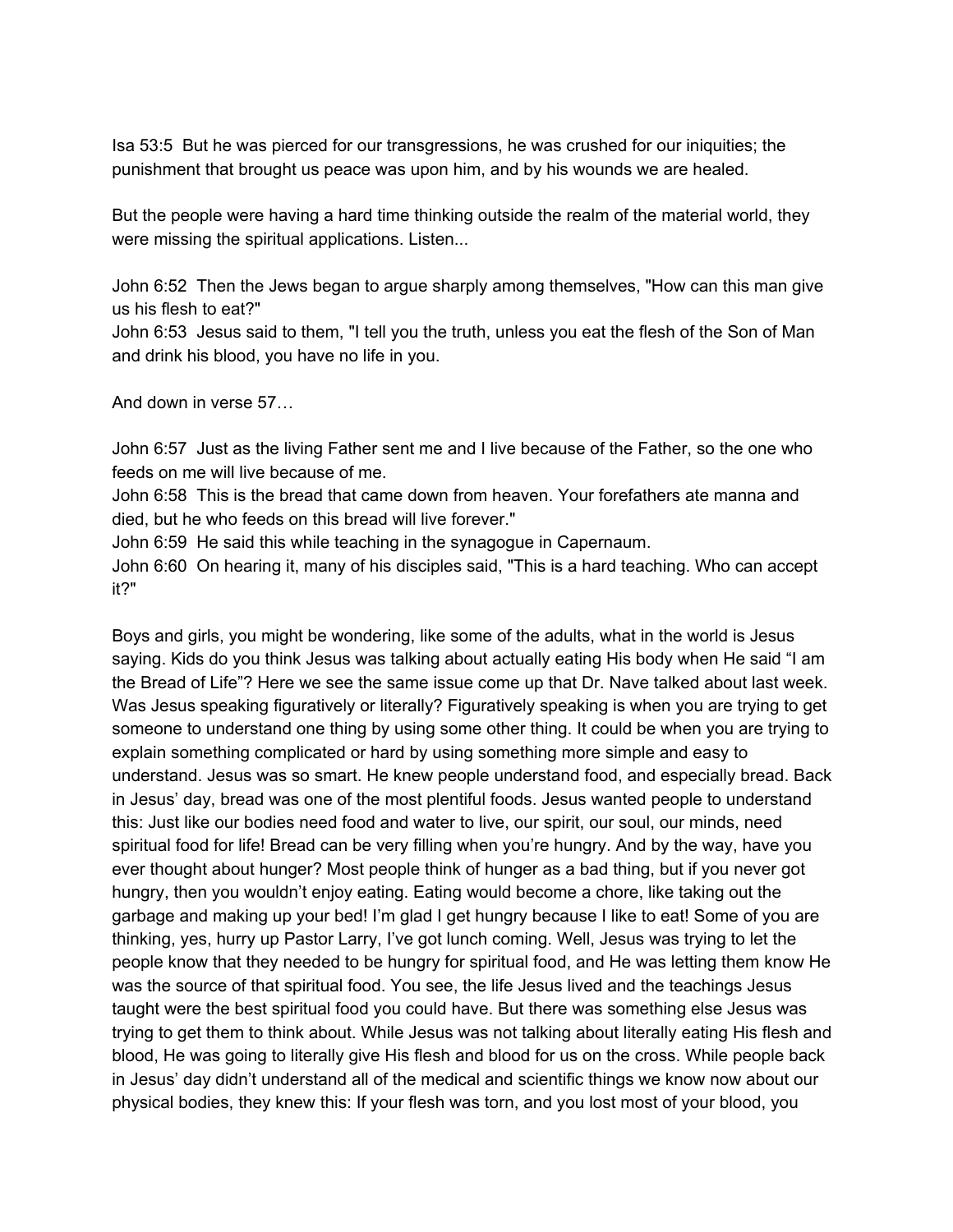would lose your life! Because of this, the ancient Hebrews believed life was in the blood, and when a person lost their blood they poured out their life! Jesus was trying to get the people to understand that His body would be torn and He would lose His life blood on the cross as a sacrifice for our sins, our wrong doing, our injustices, our wickedness. His life for ours! But for Jesus' life blood to cover our sins and give us new life spiritually we have to be willing to eat the bread of life, drink the living water, and be washed in the soul cleansing blood of the Lamb. We have to accept that His body was broken and His blood was spilled to save us! At the end of the service, during the last song, we will observe communion. For those who have made the decision to allow Jesus to be their Savior, you will be remembering what Jesus did to win your salvation. The bread reminds us how Jesus' Body was broken, and the juice reminds us how His life blood was poured out! So how do I know Jesus was speaking figuratively and not literally when He was talking about eating His flesh and blood? Listen...

John 6:61 Aware that his disciples were grumbling about this, Jesus said to them, "Does this offend you?

John 6:62 What if you see the Son of Man ascend to where he was before!

John 6:63 The Spirit gives life; the flesh counts for nothing. The words I have spoken to you are spirit and they are life.

John 6:64 Yet there are some of you who do not believe." For Jesus had known from the beginning which of them did not believe and who would betray him.

And here we have another example of the sovereignty of God and the responsibility of Man. God knows who will not believe in Him, but they are the ones who choose not to believe. God is God and He knows our hearts!

John 6:65 He went on to say, "This is why I told you that no one can come to me unless the Father has enabled him."

John 6:66 From this time many of his disciples turned back and no longer followed him.

John 6:67 "You do not want to leave too, do you?" Jesus asked the Twelve.

John 6:68 Simon Peter answered him, "Lord, to whom shall we go? You have the words of eternal life.

John 6:69 We believe and know that you are the Holy One of God."

What a confession of faith! Those who believe are enabled by God to receive forgiveness, salvation, eternal life and the truest form of satisfaction in this world! A satisfaction that can be had in this world, but is not of this world! Every human being has a thirst and a hunger for meaning and purpose. There's a God shaped hole in our hearts and lives. We will never find satisfaction until we fill that God shaped hole with God!

Last week Dr. Nave gave a very powerful message in finding wholeness especially as it relates to our relationship with God, and how some folks try to find that in human relationships! The way I put it to people in counseling is that no one can be God for you except God, and you can't be God for someone else! We all thirst for satisfaction in our relationships, but we must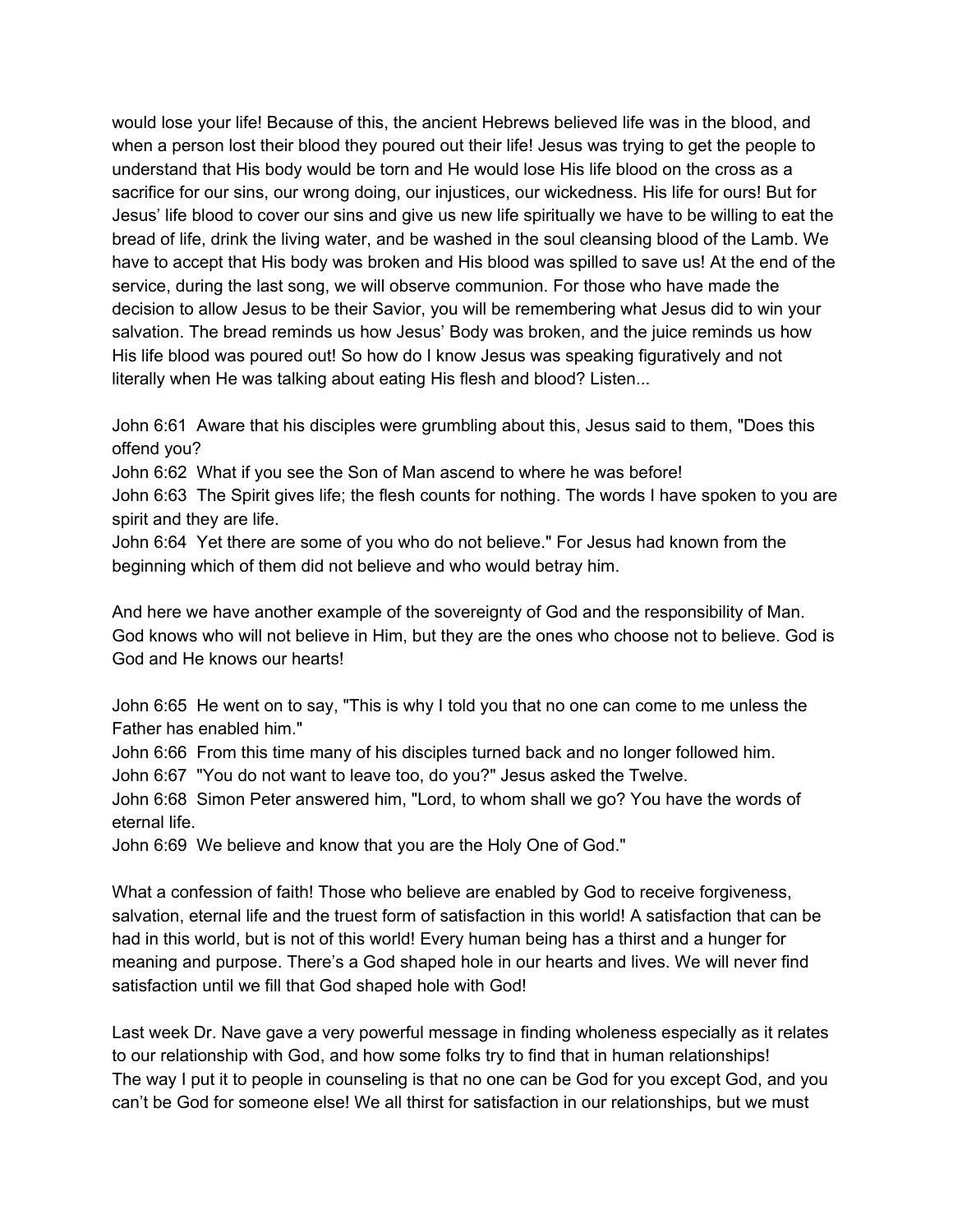first drink the living water and eat the bread of life in a relationship with Jesus if our other relationships are going to thrive. Here's the crux of the situation…

Finding lasting satisfaction only happens when you find wholeness in your relationship with your Creator God!

But here's what I've discovered in my 40 plus years of ministry: Some folks don't want wholeness, they just want satisfaction, aka, instant gratification! This, my friends, can lead to severe spiritual sickness and even spiritual death. Remember the words of The Rolling Stones- "I can't get no satisfaction"? Or the U2 song, "I still haven't found what I'm looking for"?

Jesus gives some very forceful and detailed examples of people who went looking for satisfaction in all the wrong places. Jeff talked about the relationship component. Sort of the song: "Looking for love in all the wrong places!" Jesus is about to expose some of the other wrong places people seek to find satisfaction.

- 1. Prosperity
- 2. Pleasure (Partying)
- 3. Piety
- 4. Position

## **Prosperity**

Mat 19:16 Now a man came up to Jesus and asked, "Teacher, what good thing must I do to get eternal life?"

Mat 19:17 "Why do you ask me about what is good?" Jesus replied. "There is only One who is good. If you want to enter life, obey the commandments."

Mat 19:18 "Which ones?" the man inquired. Jesus replied, "'Do not murder, do not commit adultery, do not steal, do not give false testimony,

Mat 19:19 honor your father and mother,' and 'love your neighbor as yourself.'"

Mat 19:20 "All these I have kept," the young man said. "What do I still lack?"

Mat 19:21 Jesus answered, "If you want to be perfect, go, sell your possessions and give to the poor, and you will have treasure in heaven. Then come, follow me."

Mat 19:22 When the young man heard this, he went away sad, because he had great wealth. Mat 19:23 Then Jesus said to his disciples, "I tell you the truth, it is hard for a rich man to enter the kingdom of heaven.

The problems with prosperity being your priority: Enough is never enough! You can lose it as quickly as you gained it! It leads to a false sense of security! While it can buy temporary happiness, and lots of pretend friends, it can't buy wholeness or lasting satisfaction! God's Word gives us great wisdom on this point...

1 Timothy 6:10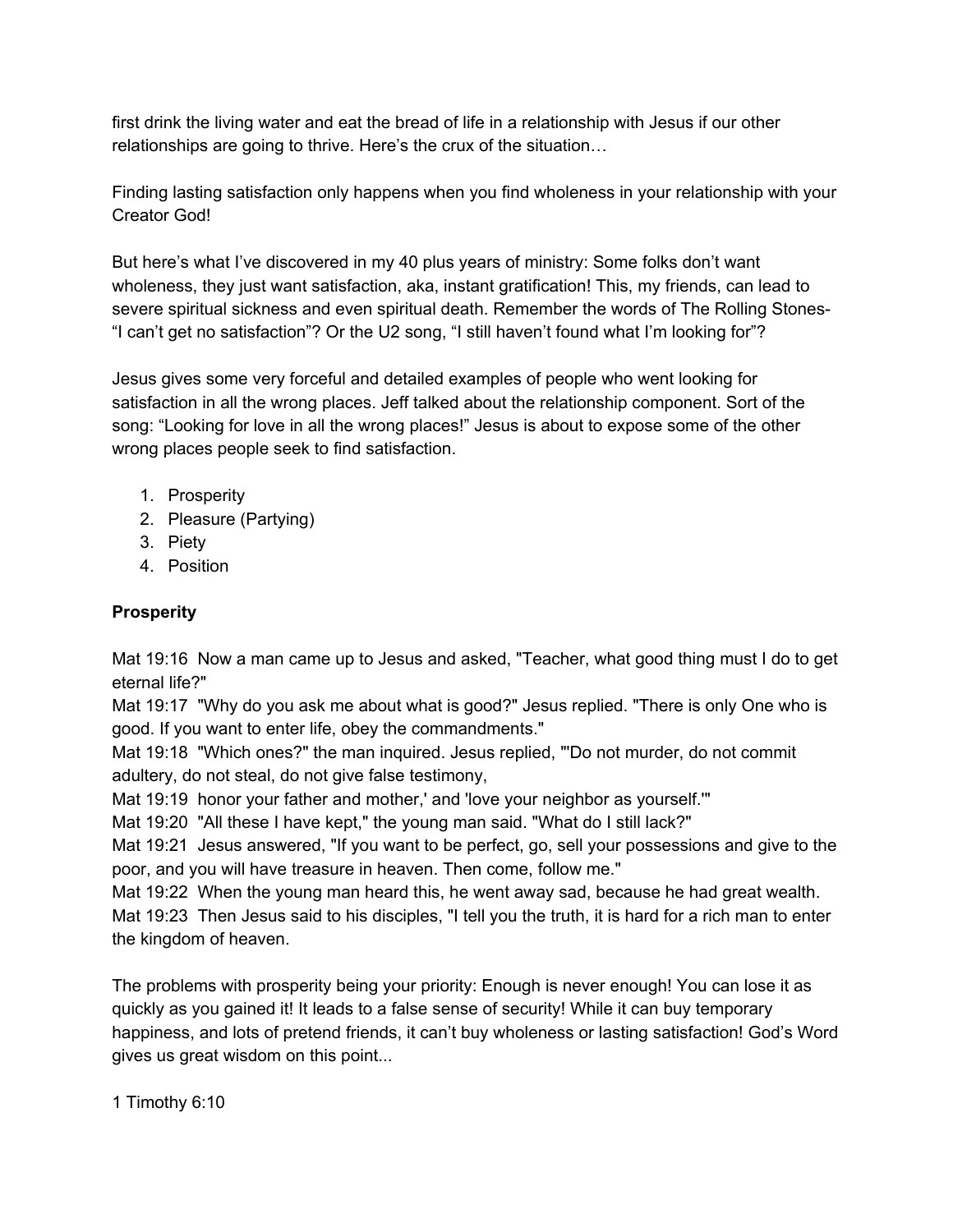10 For the love of money is a root of all kinds of evil. Some people, eager for money, have wandered from the faith and pierced themselves with many griefs.

Proverbs 23:4-5

4 Do not wear yourself out to get rich; do not trust your own cleverness.

5 Cast but a glance at riches, and they are gone, for they will surely sprout wings and fly off to the sky like an eagle.

Being prosperous is not a bad thing, if it's not your priority, your motivation, or your attempt to find satisfaction and wholeness in life. Prosperity cannot fill the God shaped hole in your life, but Jesus can. He can make you rich in a relationship with God that truly satisfies! This takes us to the next wrong place where people search for satisfaction.

# **Pleasure (Partying)**

Luke 15:11 Jesus continued: "There was a man who had two sons.

Luke 15:12 The younger one said to his father, 'Father, give me my share of the estate.' So he divided his property between them.

Luke 15:13 "Not long after that, the younger son got together all he had, set off for a distant country and there squandered his wealth in wild living.

Luke 15:14 After he had spent everything, there was a severe famine in that whole country, and he began to be in need.

Luke 15:15 So he went and hired himself out to a citizen of that country, who sent him to his fields to feed pigs.

Luke 15:16 He longed to fill his stomach with the pods that the pigs were eating, but no one gave him anything.

There are multiple problems with allowing pleasure to become your priority! You only care about physical satisfaction and will get to the place you don't care how it hurts those around you! Can you imagine a son basically telling his father, "I'm tired of waiting on you to die, go ahead and give me my part of the inheritance!" That was pretty cruel, but people who seek satisfaction in pleasure are self serving, self seeking, and just plain out selfish! People who get caught up in this get to the point where they don't even care what it's doing to them! You see this in sexual addictions, substance abuse, and the willingness to gain pleasure at the expense of others. These things are often associated with the party life, and I'm not talking about a kids birthday party! Kid's, this point is listed as partying on your handout. I'm talking about partying with no moral or Godly standards, no restraints! I won't lie to you and say the party life is terrible and never fun, it is fun and satisfying for a moment, but the satisfaction is always temporary, short lived and there's always a huge price to pay! The lingering effects and consequences of the party life can be severe!

### **2 Timothy 3:1-4**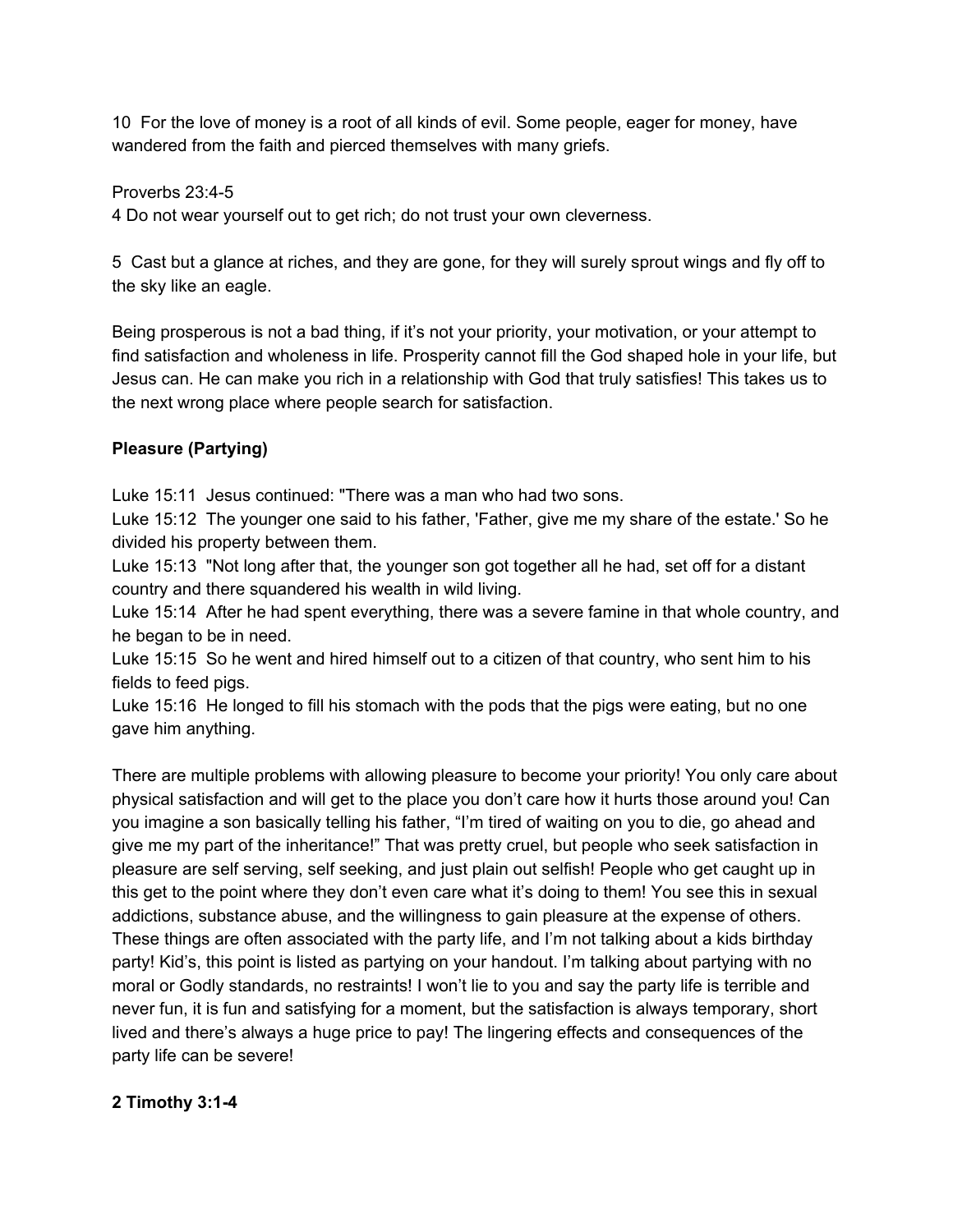$1$  But mark this: There will be terrible times in the last days.

 $2$  People will be lovers of themselves, lovers of money, boastful, proud, abusive, disobedient to their parents, ungrateful, unholy,

<sup>3</sup> without love, unforgiving, slanderous, without self-control, brutal, not lovers of the good,

<sup>4</sup> treacherous, rash, conceited, lovers of pleasure rather than lovers of God-

Let me say this: Some people think that if they decide to follow Jesus the party's over! Nothing could be farther from the truth. When you follow Jesus' guidelines for living life, you can party and have fun, but without the guilt, worries, horrible consequences, and hangovers you have to put up with in the world! Why? Because you realize these things:

Physical pleasures are not all there is to life!

Physical pleasures are not bad when experienced within Godly guidelines.

Physical pleasures are not the only pleasures in life.

There's great pleasure and purpose to be found in honoring God, worshipping God, and serving God! When I started following Jesus, I still loved my rock n roll music, but the lyrics changed. Same passion, just in a different direction! When I was a youth pastor I once got this question: "Brother Larry, are we going to be bored in heaven, I mean is all we're going to do is worship?" I told the young person God's going to have some amazing things for us to do when we get there. I also told them if they ever got into the very presence of The Creator God of the universe, in worship that they would realize there's nothing boring about that! In fact, there's nothing you could ever experience in a mosh pit at a rock concert that could even compare to worshipping God with the heavenly host of heaven singing praise to the Savior of the world, backed by the band of glory! When you find the Messiah, Jesus, the real party is just beginning! But once again, there's people who look for satisfaction in the wrong places and sometimes in unusual places. Like...

### **Piety**

Piety is not always a bad thing! In fact here's the definition:

"the quality of being religious or reverent."

That would normally be a good thing, but when you mix piety with pride, the concoction can be deadly! Listen...

Luke 18:9 To some who were confident of their own righteousness and looked down on everybody else, Jesus told this parable:

Luke 18:10 "Two men went up to the temple to pray, one a Pharisee and the other a tax collector.

Luke 18:11 The Pharisee stood up and prayed about himself: 'God, I thank you that I am not like other men--robbers, evildoers, adulterers--or even like this tax collector.

Luke 18:12 I fast twice a week and give a tenth of all I get.'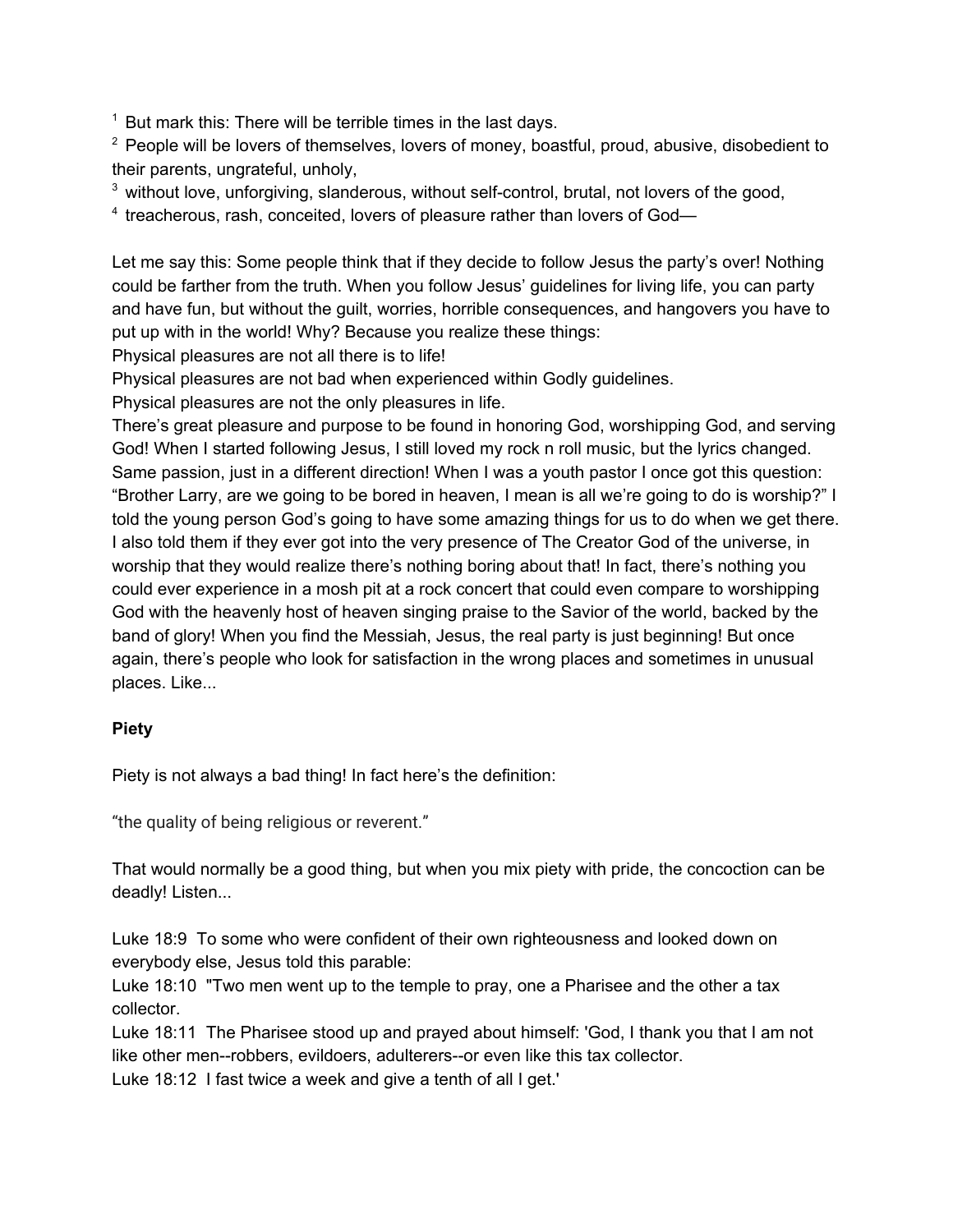Luke 18:13 "But the tax collector stood at a distance. He would not even look up to heaven, but beat his breast and said, 'God, have mercy on me, a sinner.'

Luke 18:14 "I tell you that this man, rather than the other, went home justified before God. For everyone who exalts himself will be humbled, and he who humbles himself will be exalted."

The problems with prideful piety are also many! Thinking your righteousness is good enough! Looking down on others. Judging others. Blindness to your own spiritual needs! Unfortunately I've seen this prideful piety many times down through the years. People who think they've arrived and are spiritually superior to everyone else. I'm not saying we shouldn't have strong convictions and beliefs which we are not willing to compromise, but we should never forget that true satisfaction is not found in religious activity but in an active and ever growing personal relationship with God! We must never forget these very important words…

#### **Ephesians 2:4-9**

<sup>4</sup> But because of his great love for us, God, who is rich in mercy,

 $5$  made us alive with Christ even when we were dead in transgressions—it is by grace you have been saved.

 $6$  And God raised us up with Christ and seated us with him in the heavenly realms in Christ Jesus,

 $<sup>7</sup>$  in order that in the coming ages he might show the incomparable riches of his grace,</sup> expressed in his kindness to us in Christ Jesus.

 $8$  For it is by grace you have been saved, through faith—and this is not from yourselves, it is the gift of God—

 $9$  not by works, so that no one can boast.

Trusting in your own righteousness will leave you uncertain and worried! Trusting in the righteousness of Jesus will leave you cleansed, holy, forgiven and satisfied!

There is one other wrong place people seek to find satisfaction...

### **Position**

Listen to this conversation between Jesus and His disciples...

Mark 10:33 "We are going up to Jerusalem," he said, "and the Son of Man will be betrayed to the chief priests and teachers of the law. They will condemn him to death and will hand him over to the Gentiles,

Mark 10:34 who will mock him and spit on him, flog him and kill him. Three days later he will rise."

Mark 10:35 Then James and John, the sons of Zebedee, came to him. "Teacher," they said, "we want you to do for us whatever we ask."

Mark 10:36 "What do you want me to do for you?" he asked.

Mark 10:37 They replied, "Let one of us sit at your right and the other at your left in your glory."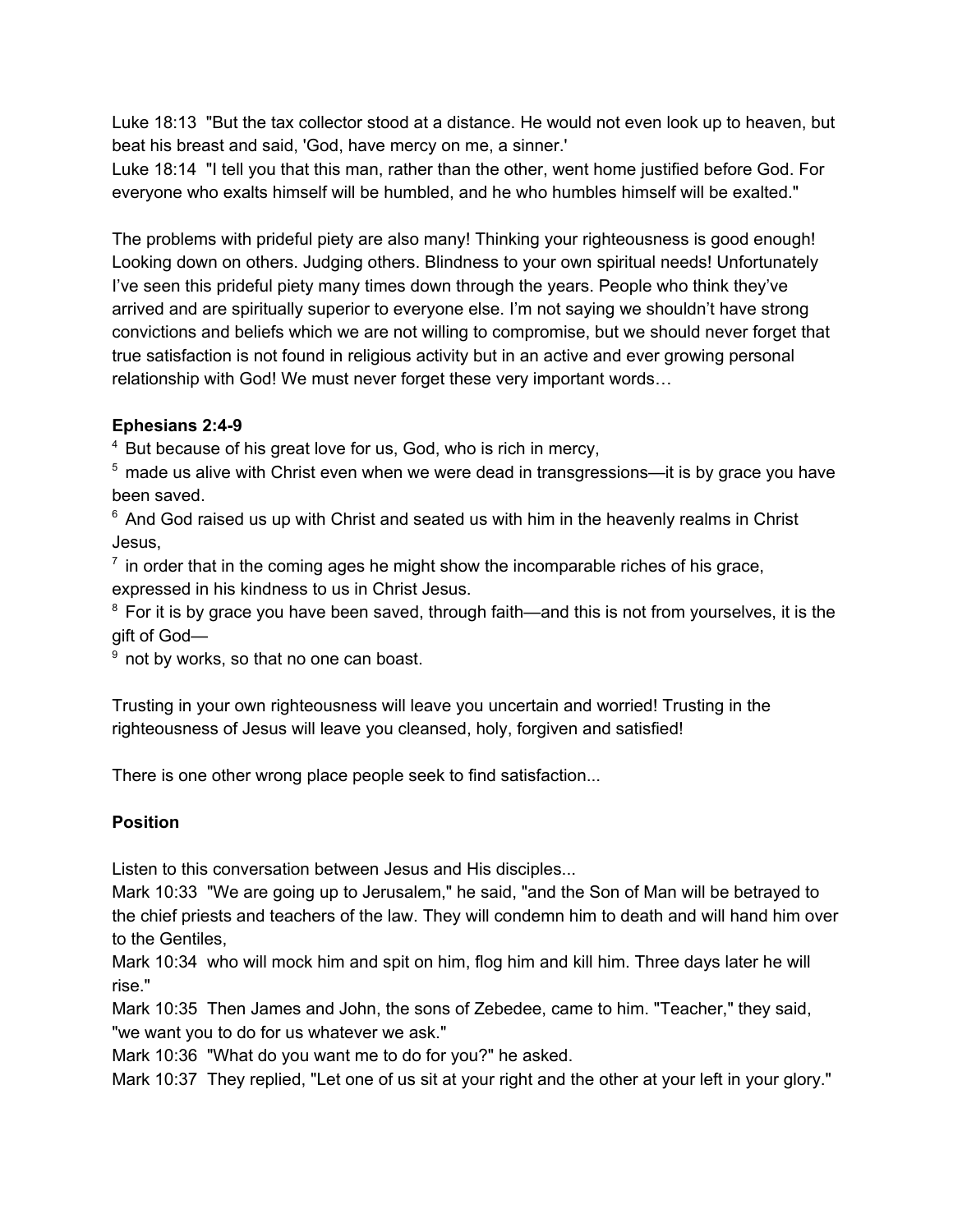Kind of inappropriate. Jesus tells them He is going to die and they ask for a political position of power! Wow!

Mark 10:41 When the ten heard about this, they became indignant with James and John. Mark 10:42 Jesus called them together and said, "You know that those who are regarded as rulers of the Gentiles lord it over them, and their high officials exercise authority over them. Mark 10:43 Not so with you. Instead, whoever wants to become great among you must be your servant,

Mark 10:44 and whoever wants to be first must be slave of all.

Mark 10:45 For even the Son of Man did not come to be served, but to serve, and to give his life as a ransom for many."

There are horrific problems with trying to find satisfaction in position. There will always be those who are more powerful than you and that will drive you insane. People who seek positions to fulfill a personal need for satisfaction will do whatever it takes to gain the position or to keep the position regardless of who it hurts or destroys! Absolute power corrupts absolutely is usually true with human beings unless that person is humbly submitted spiritually to a higher authority, and who better than Jesus to serve as a good example of someone in authority for the right reasons, and with the right attitude!

When you study history you'll find that injustice, human abuse, slavery, genocide, and even wars usually boil down to those seeking satisfaction in power. Let me say this: Not all people in positions of power or authority are wrongly motivated. There are many who have come to positions of power and authority because they desire to be public servants. Thank God for those who humbly serve others like Jesus did. But let me tell you this: People who aren't called by God to serve in positions of authority, are insane to seek those positions. Who in their right mind would want that kind of responsibility? But those who feel a calling to positions of authority typically realize their dependence on God for wisdom and guidance and seek to do right. Those who are in positions of authority because of a selfish desire to find satisfaction in wielding power over others, those are the dangerous ones. You'll never find satisfaction in your position in life, but if you find your position as a child of God through Jesus, eternal satisfaction will be yours.

### **Colossians 3**

1 Since, then, you have been raised with Christ, set your hearts on things above, where Christ is seated at the right hand of God.

2 Set your minds on things above, not on earthly things.

3 For you died, and your life is now hidden with Christ in God.

4 When Christ, who is your life, appears, then you also will appear with him in glory.

# **Conclusion**